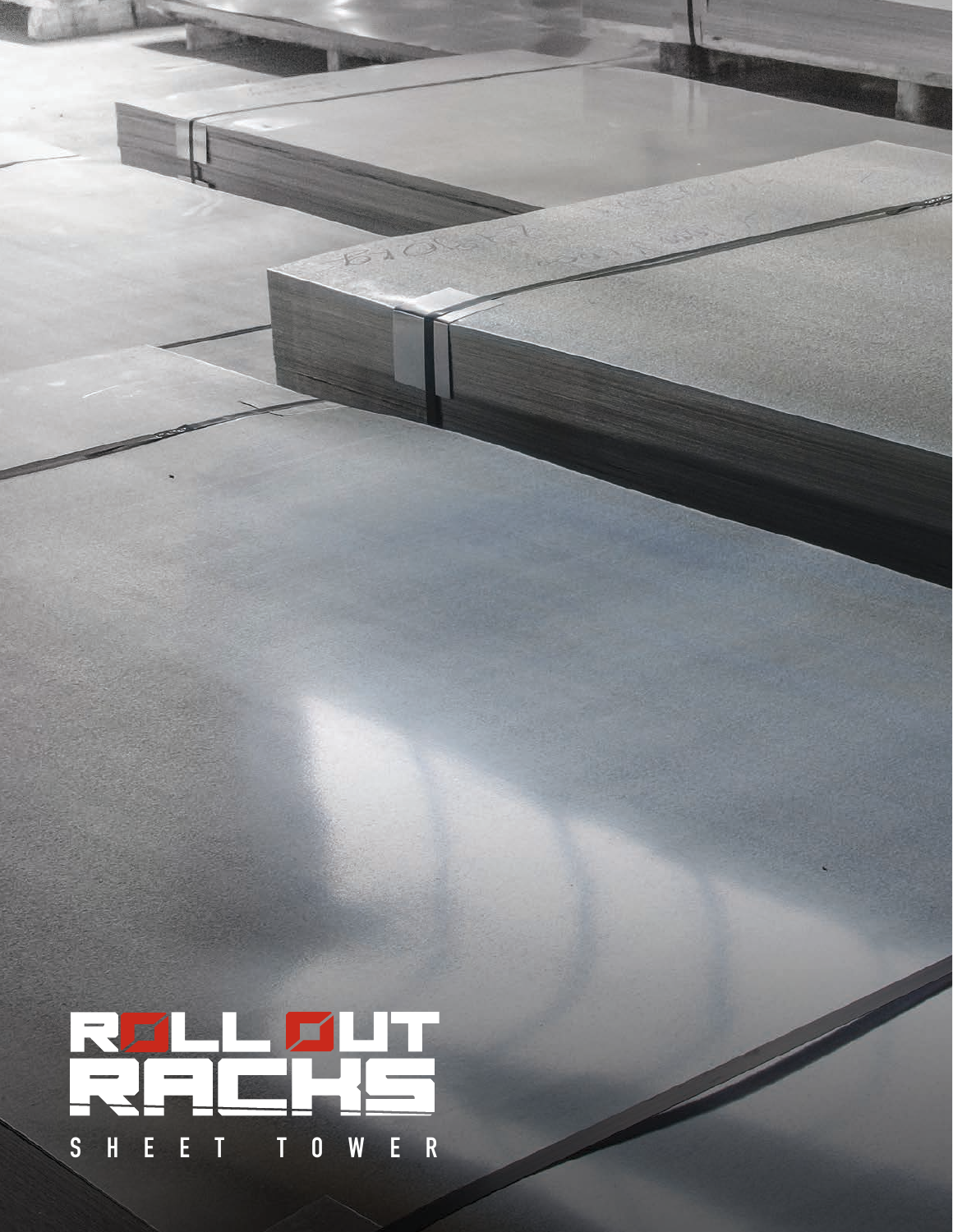## **Roll Out Sheet Tower**



The Sheet Tower from Roll Out Racks makes easy work of handling and storing sheets of raw material. They greatly facilitate the delivery by forklift of raw sheet material to laser, plasma, and waterjet cutting machines.

Steel cartridges replace and improve upon pallets and clutter, while doubling storage space, allowing for increased productivity and safety. By freeing a considerable amount of floor space, the Sheet Tower allows personnel to move more freely and securely within the workspace. The additional floor space also allows for additional production machinery within the same layout, for increased productivity.

| SHEET TOWER HEIGHT (IN) | <b>NUMBER OF CARTRIDGES</b><br>WITH 4" OF FREE SPACE (IN) | HEIGHT OF LAST LEVEL (IN) | <b>SHEET TOWER TOTAL</b><br><b>STORAGE CAPACITY</b> |
|-------------------------|-----------------------------------------------------------|---------------------------|-----------------------------------------------------|
| 123                     | 14                                                        | 111                       | 70,000 LBS                                          |
| 139                     | 16                                                        | 127                       | 80,000 LBS                                          |
| 155                     | 18                                                        | 143                       | 90,000 LBS                                          |
| 171                     | 20                                                        | 159                       | 100,000 LBS                                         |
| 179                     | 21                                                        | 167                       | 105,000 LBS                                         |
| 195                     | 23                                                        | 183                       | 115,000 LBS                                         |
| 203                     | 24                                                        | 191                       | 120,000 LBS                                         |
| 219                     | 26                                                        | 207                       | 130,000 LBS                                         |
| 235                     | 28                                                        | 223                       | 140,000 LBS                                         |
| 243                     | 29                                                        | 231                       | 145,000 LBS                                         |
| 251                     | 30                                                        | 239                       | 150,000 LBS                                         |

Other dimensions and configuration available. Call local sales representative.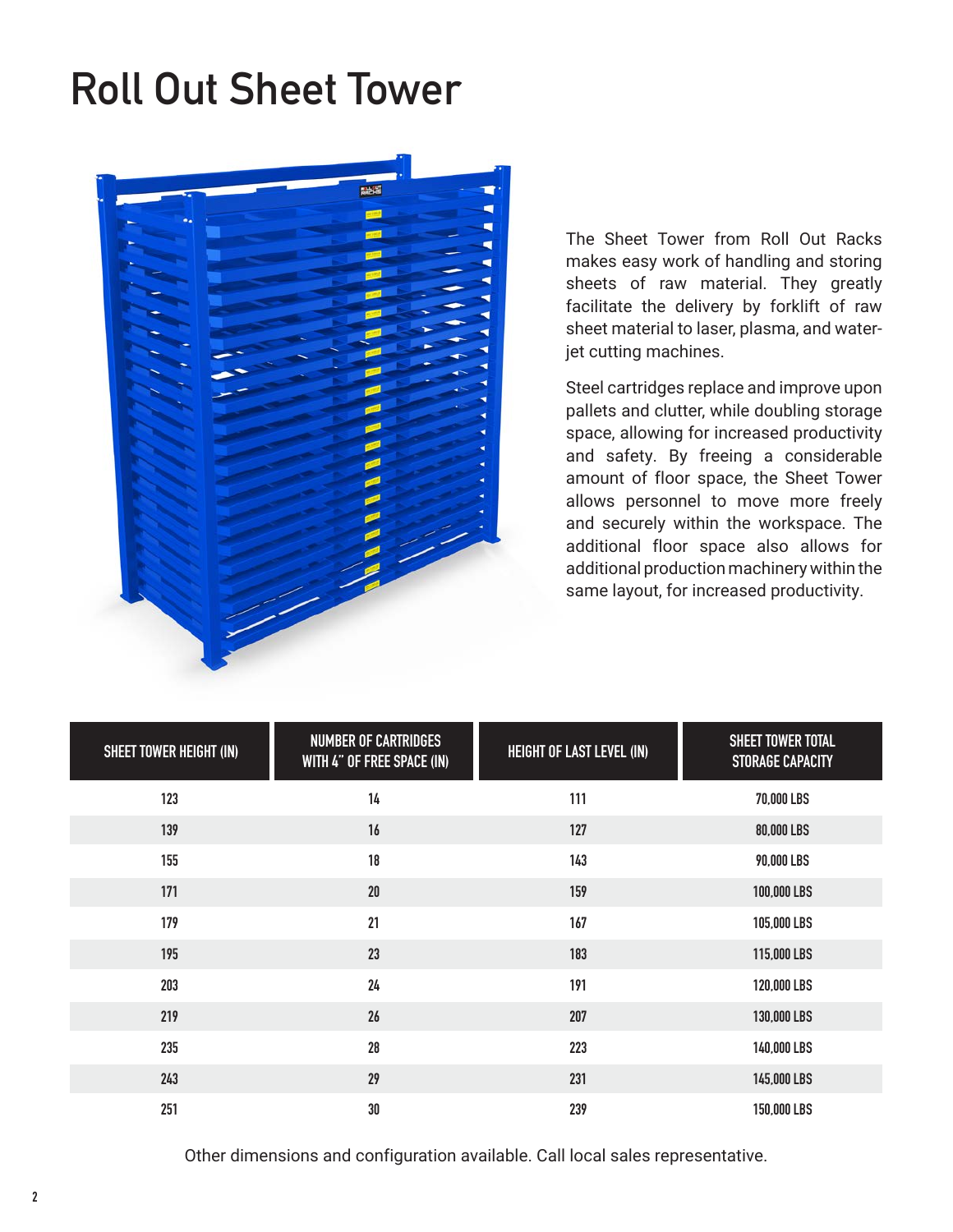- Each level of the Sheet Tower houses one cartridge with a capacity of 5,000 pounds.
- Installation of a Sheet Tower structure can take less than 2 hours.
- The capacity of each Sheet Tower is 200% of that of a standard pallet rack or cantilever racking.
- Sheet towers allow storage of many different types of sheet material.
- Using cartridges reduces wood debris on the shop floor, reducing the risk of injury to pedestrians.
- Fewer piles and easier inventory control.
- The Sheet Tower reduces damage to stored material.
- Material is held within the cartridge, keeping sharp edges and corners from risk of damage and from causing harm.



- Cartridges have lips on 3 sides to keep material from falling off when transported with a lift truck.
- Each cartridge has fork pockets built in for easy access by forklift.

## **CARTRIDGES SPECIFICATIONS**

| <b>DIMENSION OF STORED MATERIAL</b> |            | <b>FREE SPACE ON CARTRIDGE</b> |            | OVERALL SHEET TOWER DIMENSION |            |
|-------------------------------------|------------|--------------------------------|------------|-------------------------------|------------|
| LENGTH (IN)                         | WIDTH (IN) | LENGTH (IN)                    | WIDTH (IN) | <b>LENGTH (IN)</b>            | WIDTH (IN) |
| 96                                  | 48         | 100                            | 50         | 113                           | 57         |
| 120                                 | 48         | 124                            | 50         | 137                           | 57         |
| 120                                 | 60         | 124                            | 62         | 137                           | 69         |
| 144                                 | 60         | 148                            | 62         | 161                           | 69         |
| 144                                 | 72         | 148                            | 74         | 161                           | 81         |

Other dimensions and configuration available. Call local sales representative.

## **The Depalletizer**

The sheet metal depalletizer is the most efficient way in transferring your sheet material to and from pallets. It is a time-efficient sheet metal pin table that will easily transfer your sheet material into the sheet tower cartridges.



| ری | <b>MODEL</b>      | DIMENSIONS OF STORED MATERIAL |            | OVERALL DEPALLETIZER DIMENSIONS |            |
|----|-------------------|-------------------------------|------------|---------------------------------|------------|
|    |                   | LENGTH (IN)                   | WIDTH (IN) | LENGTH (IN)                     | WIDTH (IN) |
|    | DPAL-96-48-10-01  | 96                            | 48         | 108                             | 60         |
|    | DPAL-120-48-10-01 | 120                           | 48         | 132                             | 60         |
|    | DPAL-120-60-10-01 | 120                           | 60         | 132                             | 72         |
|    | DPAL-144-60-10-01 | 144                           | 60         | 156                             | 72         |
|    | DPAL-144-72-10-01 | 144                           | 72         | 156                             | 84         |

Height including wheels: 10 1/2" - Capacity 6000lbs - Tube 18"H x 1" diameter with rubber cap.